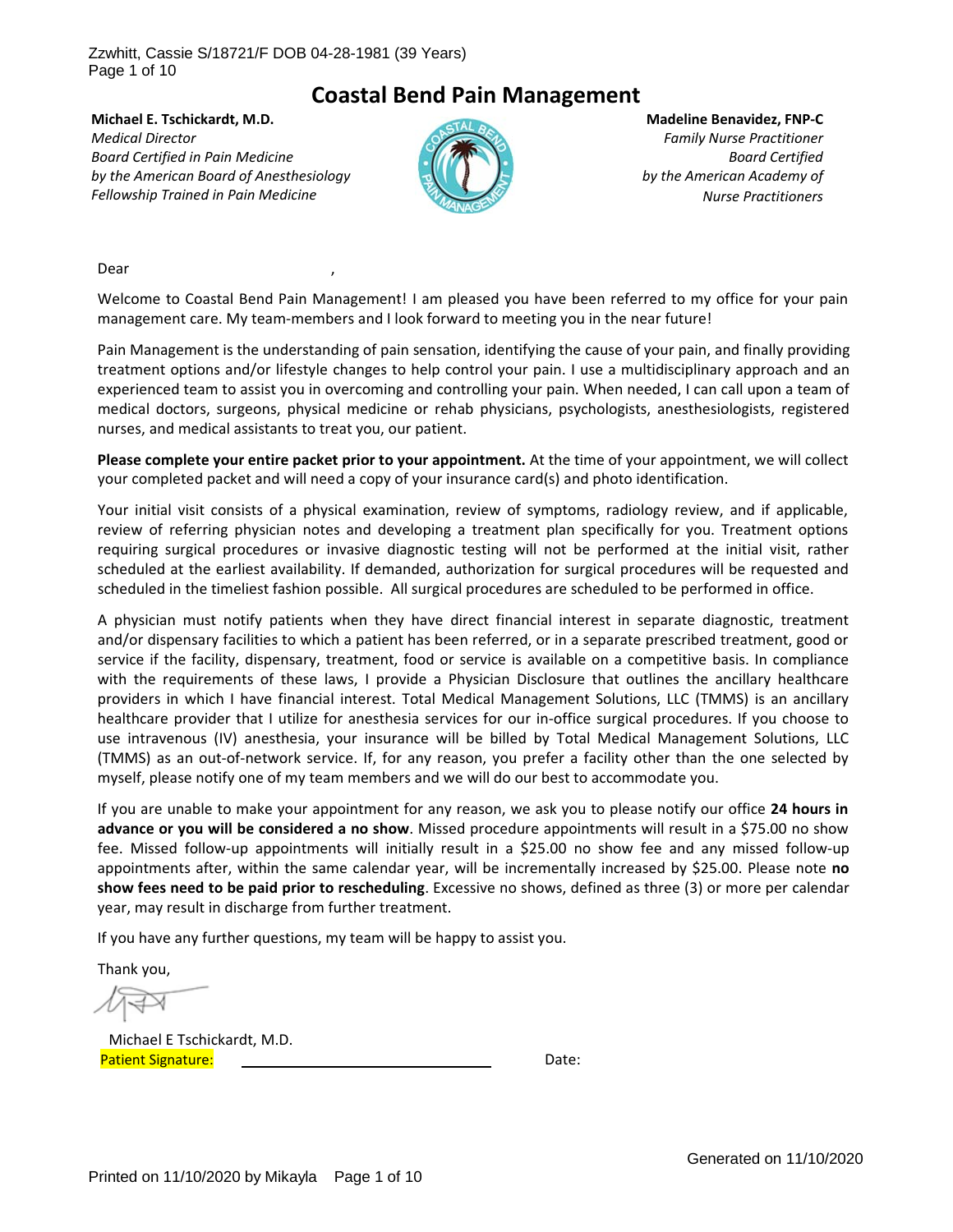Page 2 of 10

# **Coastal Bend Pain Management**

**Michael E. Tschickardt, M.D.** *Medical Director Board Certified in Pain Medicine by the American Board of Anesthesiology Fellowship Trained in Pain Medicine*



**Madeline Benavidez, FNP‐C** *Family Nurse Practitioner Board Certified by the American Academy of Nurse Practitioners*

#### **Demographics: Physician Disclosure**

*As required by Section 102.006 of the Texas Occupations Code*

**Patient Name: Provider Name: Michael E. Tschickardt, M.D. Patient DOB: Date of Service:**

Texas law requires a physician to disclose to a patient those arrangements permitted under applicable Texas law whereby such physician accepts remuneration to secure or solicit a patient or patronage for a person licensed, certified or registered by a Texas health care regulatory agency. The purpose of this disclosure is to notify you, the patient, that your attending physician may receive remuneration for referring you to any of the following ancillary healthcare providers for certain healthcare services:

- **Texas One Toxicology**
- **Total Medical Management Solutions, LLC (TMMS)**
- **NDC Pharmacy**

Accordingly, I hereby acknowledge Coastal Bend Pain Management has disclosed to me, at the time of initial contact and at the time of referral (i) his affiliation with the foregoing ancillary healthcare provider(s) for whom, I, the patient, am being referred; and, (ii) he will receive, directly or indirectly, remuneration for the referral to such ancillary healthcare provider. I understand that I, the patient, have the right to choose the providers of my healthcare services and/or products and, as such, I have the option of receiving ancillary healthcare services from any ancillary healthcare provider and/or facility that I choose.

Patient Signature: **Patient Signature:**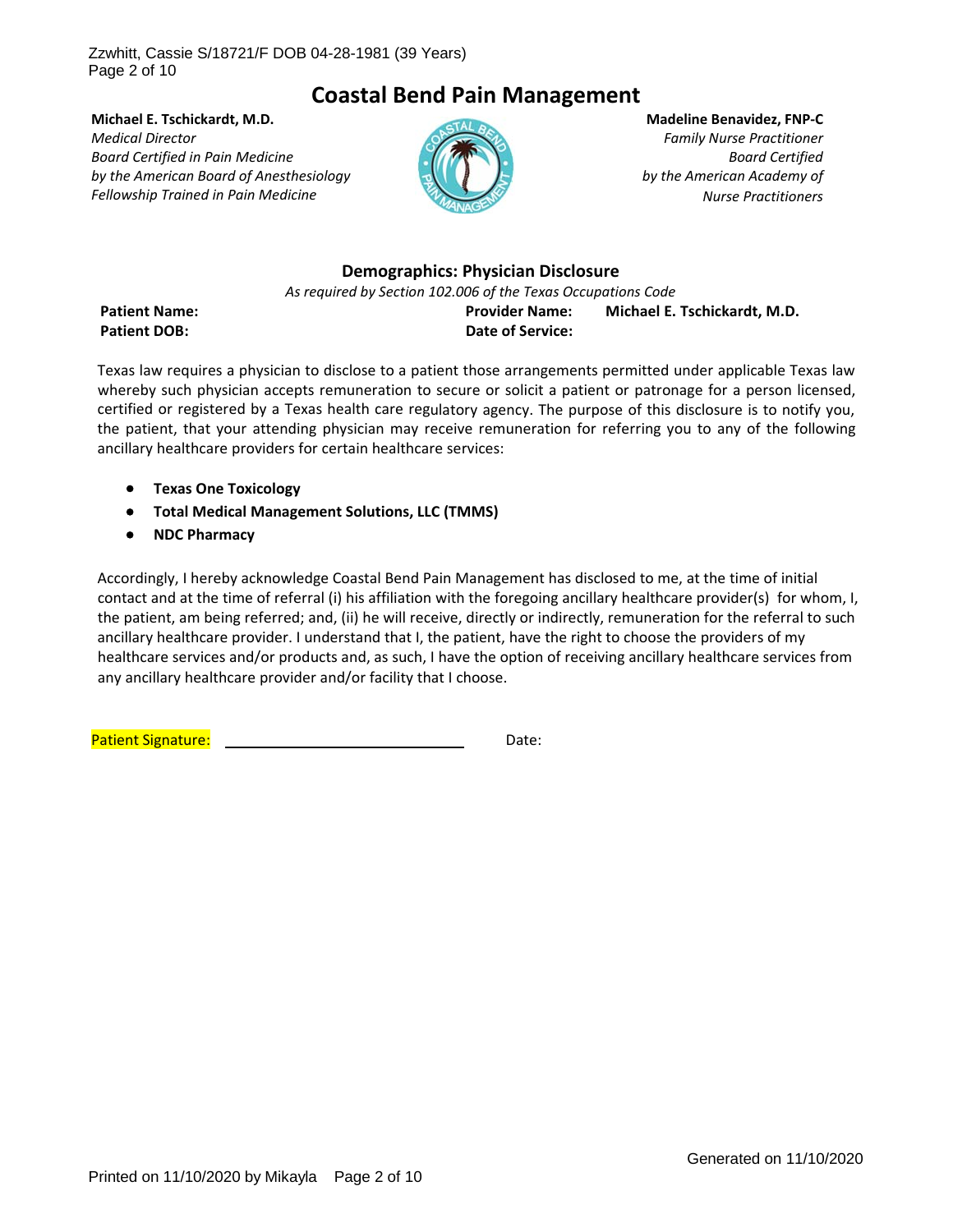Page 3 of 10

## **Coastal Bend Pain Management**

**Michael E. Tschickardt, M.D.** *Medical Director Board Certified in Pain Medicine by the American Board of Anesthesiology Fellowship Trained in Pain Medicine*



**Madeline Benavidez, FNP‐C** *Family Nurse Practitioner Board Certified by the American Academy of Nurse Practitioners*

#### **Consent for Treatment | Assignment of Benefits**

**Patient Name: Provider Name: Michael E. Tschickardt, M.D. Date of Birth: Date of Service:**

**I. CONSENT FOR TREATMENT:** I hereby consent to the evaluation and management services provided by Dr. Tschickardt of Coastal Bend Pain Management and within this facility. Services may include diagnostic radiology and possibly surgical procedures. I understand that my consent may be revoked, in writing, at any time. However, such revocation does not release any financial obligation for services already rendered.

**II. AUTHORIZATION TO RELEASE/OBTAIN INFORMATION**: The undersigned hereby authorizes Dr. Tschickardt of Coastal Bend Pain Management to release to any insurance carrier represented as contractually responsible for payment in whole or in part of the patient's health care bill, such as information as is deemed minimally necessary for the proper and accurate processing of such healthcare claims. Further, the undersigned releases Dr. Tschickardt of Coastal Bend Pain Management to provide to outside healthcare providers/services such information as is necessary to facilitate proper healthcare, limited only to that which is deemed minimally necessary to execute referrals, etc. on behalf of the patient. In addition, by copy of this document the patient consents to the release of prior medical records from referring physicians, hospitals, nurses or other entities, which have records necessary for proper evaluation and treatment of the patient.

**III. STATEMENT OF FINANCIAL RESPONSIBILITY**: In consideration of medical treatment and service provided to the above‐named patient, the patient or the undersigned guarantor unconditionally guarantees payment in full to Dr. Tschickardt of Coastal Bend Pain Management. Coastal Bend Pain Management agrees to abide by the terms and conditions set forth in individual managed care contracts with which the patient and physician both participate. Patients covered by insurance that do not have a managed care contract with Dr. Tschickardt of Coastal Bend Pain Management understand that Coastal Bend Pain Management will submit claims for processing. However, the patient/guarantor is ultimately responsible for payment of the entire account balance regardless of insurance coverage on insurance benefit determination. Should an insurance carrier not pay on a claim within the mandatory 45‐day state limit, the balance due will be the responsibility of the patient/guarantor. All co-pays are due at the time of service. The patient/guarantor understands he/she is responsible for providing accurate and complete billing information.

**IV. ASSIGNMENT OF INSURANCE BENEFITS**: The undersigned hereby authorizes any insurance carrier represented as contractually responsible for payment in whole or in part of the patient's healthcare bill, including Personal injury Protection or Medical Payment coverage, to pay directly to Dr. Tschickardt of Coastal Bend Pain Management proceeds and benefits payable to me. Additionally, I agree that any payments shall be applied toward any settlement or judgment I receive under any auto liability or uninsured/underinsured motorists coverage provided by Medical Payments coverage. I acknowledge and accept the terms and conditions set forth in Sections III and IV of this policy statement:

The undersigned, being the patient and/or guaranteeing party to the above named account, hereby acknowledges and agrees to the following:

**Patient Signature: Date: Date: Patient Signature: Patient Date: Date: Patient**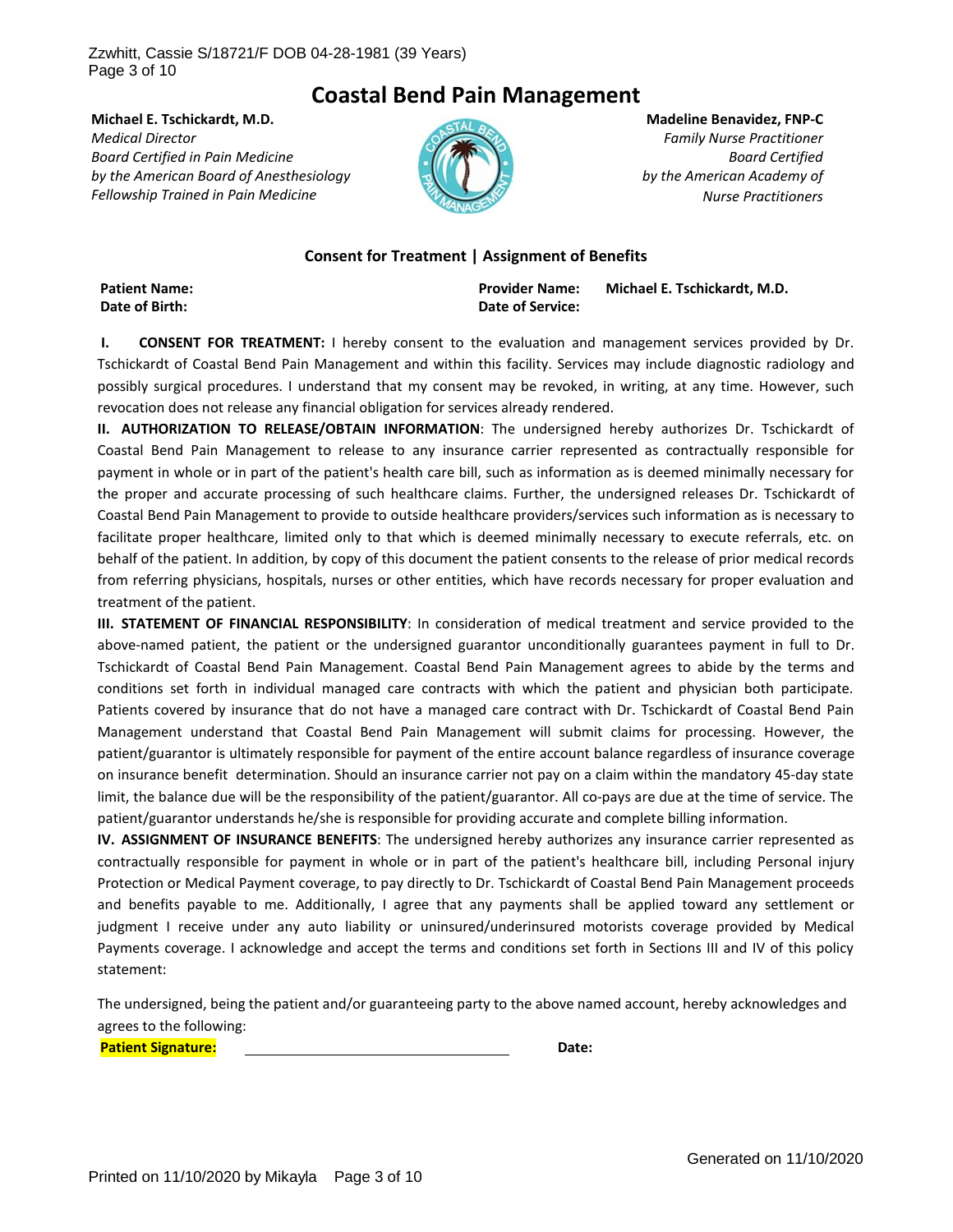Page 4 of 10

# **Coastal Bend Pain Management**

**Michael E. Tschickardt, M.D.** *Medical Director Board Certified in Pain Medicine by the American Board of Anesthesiology Fellowship Trained in Pain Medicine*



**Madeline Benavidez, FNP‐C** *Family Nurse Practitioner Board Certified by the American Academy of Nurse Practitioners*

### **HIPAA | Notice of Privacy Practices Acknowledgement**

**Date of Birth: Date of Service:**

**Patient Name: Provider Name: Michael E. Tschickardt, M.D.**

I acknowledge that Coastal Bend Pain Management provided me with a written copy of his/her Notice of Privacy Practices.

I also acknowledge that I have been afforded the opportunity to read the Notice of Privacy Practices and ask questions. I understand that, by signing this Consent form, I am giving my consent to your use and disclosure of my protected health information to carry out treatment, payment activities, pharmacy benefits and health care operations.

Signature: Date: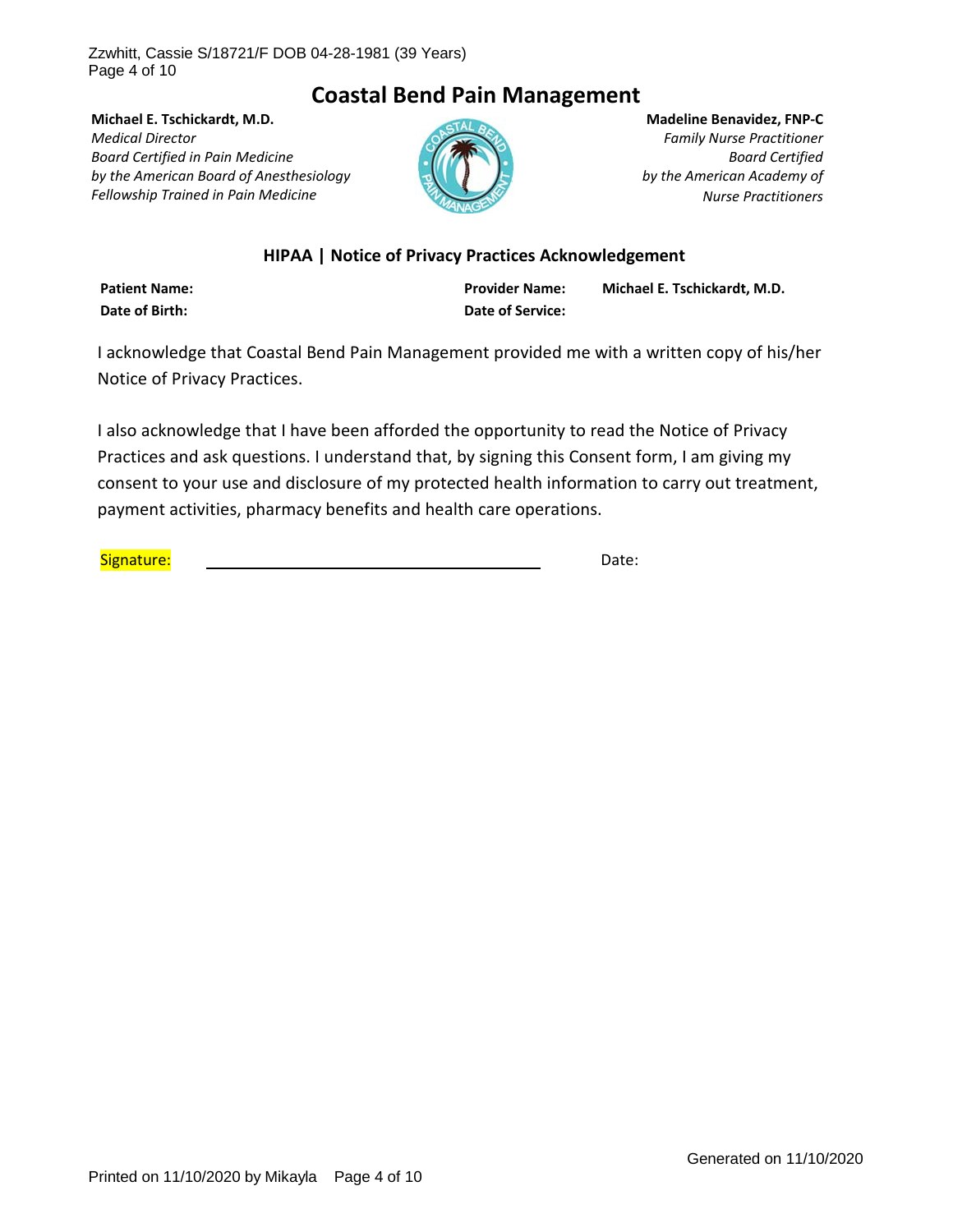Page 5 of 10

# **Coastal Bend Pain Management**

**Michael E. Tschickardt, M.D.** *Medical Director Board Certified in Pain Medicine by the American Board of Anesthesiology Fellowship Trained in Pain Medicine*



**Madeline Benavidez, FNP‐C** *Family Nurse Practitioner Board Certified by the American Academy of Nurse Practitioners*

## **Consent | Patient Portal**

**Date of Birth: Date of Service:**

**Patient Name: Provider Name: Michael E. Tschickardt, M.D.**

The Patient Portal is a web‐based system that is your secure communication link with our office. When you log in to the Patient Portal with your private user name, you can:

- Request a medication refill or contact us for quicker response times than phone calls
- View your medical record and print or save an electronic copy of your Clinical Summary to avoid medical record fees
- View appointments
- View your ledger and statement
- Update your contact information

#### **Patient Portal Consent Form**

The patient portal is a secure way to access your medical records including medications, lab results, and medical history through the internet. You can also communicate with our office via secure messaging to ask questions, provide information, request appointments, and request medication refills.

#### **Please read the following policy carefully:**

- We are offering the patient portal as a convenience to you at no cost. We will not sell or give away any private information, including email addresses.
- The portal is for **non-emergency** uses only. We will reply to your request/inquiry within two (2) business

days. Please note: the portal is not checked or updated on weekends.

- We are not allowed to refill narcotics or other controlled medications through the internet portal.
- If you do not receive a timely email reply from us, please check your Junk or Spam email folder as messages are sometimes redirected into those folders.

By using this online patient portal, you agree to protect your password from any unauthorized individuals. It is your responsibility to notify us should your password be stolen. You agree to not hold Coastal Bend Pain Management responsible for any network infractions beyond our control. User Name:

Temporary Password:

#### **After we create your account, visit www.coastalbendpain.com and click on "Patient Portal" to**

**log in.**

Patient Signature: **Patient Signature: Example 2018**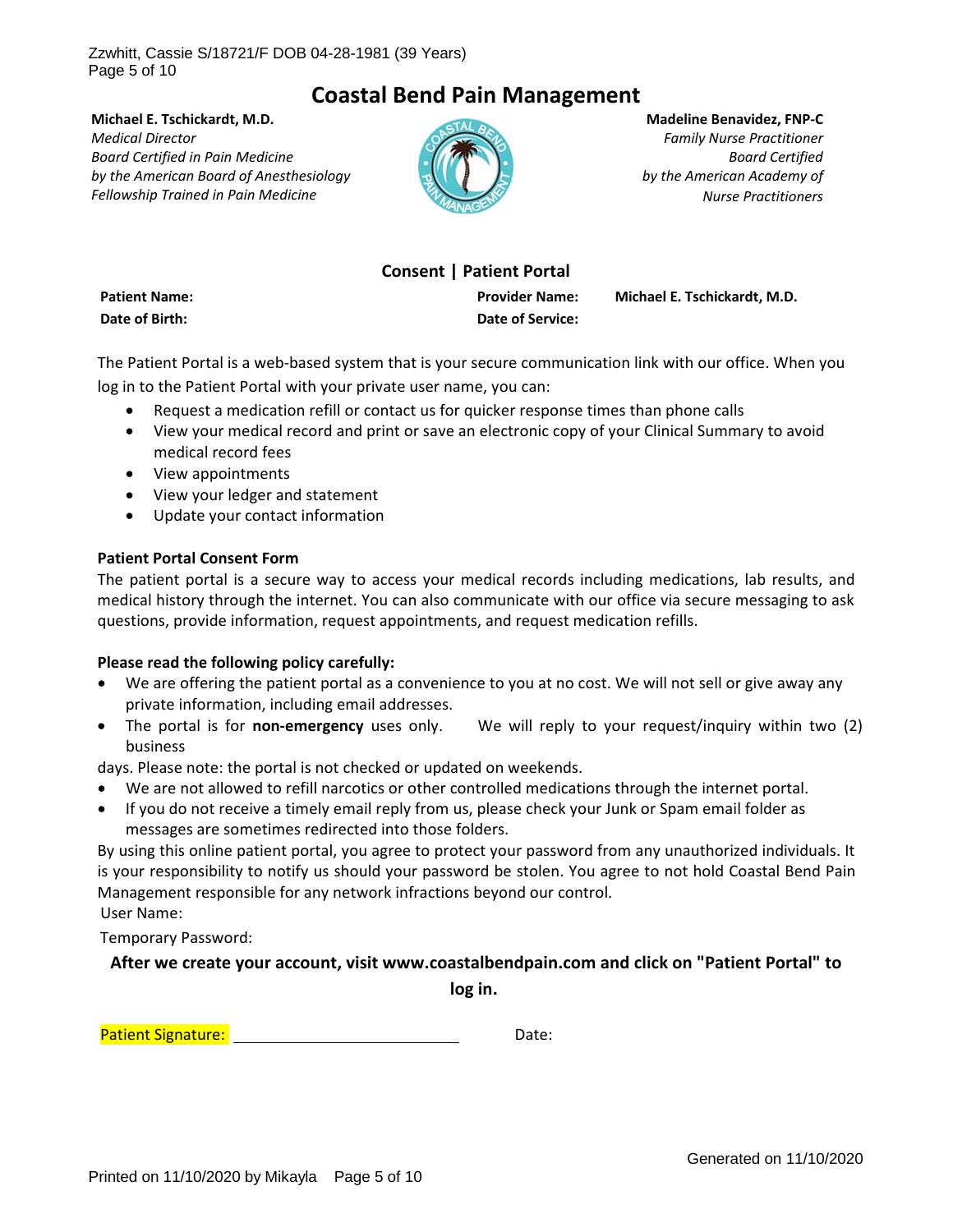Page 6 of 10

# **Coastal Bend Pain Management**

**Michael E. Tschickardt, M.D.** *Medical Director Board Certified in Pain Medicine by the American Board of Anesthesiology Fellowship Trained in Pain Medicine*



**Madeline Benavidez, FNP‐C** *Family Nurse Practitioner Board Certified by the American Academy of Nurse Practitioners*

### **Consent | Release of Information to Family Members**

| <b>Patient Name:</b> | <b>Provider Name:</b> | Michael E. Tschickardt, M.D. |
|----------------------|-----------------------|------------------------------|
| Date of Birth:       | Date of Service:      |                              |

Many patients allow family member(s) such as their spouse, parents, and caretakers, etc. to call on patient's behalf and request medical or billing information. Under the requirements of HIPAA, we are not allowed to give this information to anyone without a patient's written consent. If you wish to have your medical or billing information released to family members, you must sign this form. Information will only be discussed and or released to family members or individuals indicated below.

I authorize Coastal Bend Pain Management medical providers and personnel to disclose protected health information to the following:

| ᆠ.                             | <b>Relation to Patient:</b> | Phone: |
|--------------------------------|-----------------------------|--------|
| $\overline{\phantom{a}}$<br>z. | <b>Relation to Patient:</b> | Phone: |

I understand that certain information cannot be released without specific authorization as required by state or federal law. By initialing the lines below, I authorize the release of the following protected or sensitive information

| All health & billing information  |                     | Diagnostic Test Reports    |
|-----------------------------------|---------------------|----------------------------|
| Physicians Orders                 |                     | Radiology Reports & Images |
| Billing and Insurance Information | <b>ILab Results</b> |                            |
| <b>Past/Present Medications</b>   |                     | lOther:                    |

**Right to Revoke**: I understand that I can withdraw my permission at any time by giving written notice stating my intent to revoke this authorization to the person or organization named listed above. I understand that prior actions taken in reliance on this authorization by entities that had permission to access my health information will not be affected.

**\_\_\_\_\_\_\_\_\_\_\_\_\_\_\_\_\_\_\_\_\_\_\_\_\_\_\_\_\_\_\_\_\_\_\_\_\_\_\_\_\_\_\_\_\_\_\_\_\_\_\_\_\_\_\_\_\_\_\_\_\_\_\_\_\_\_\_\_\_\_\_\_\_\_\_\_\_\_\_\_\_\_\_\_\_\_\_\_\_\_\_\_**

**Signature Authorization**: I have read this form and agree to the uses and disclosure of the information as described. I understand that refusing to sign this form does not stop disclosure of health information that has occurred prior to revocation or that is otherwise permitted by law without my specific authorization or permission, including disclosures to covered entities as provided by Safety Code § 181.154(c) and/or 45 C.F.R. § 164.502(a)(1). I understand that information disclosed pursuant to this authorization may be subject to re‐disclosure by the recipient and may no longer be protected by federal or state privacy laws.

**\_\_\_\_\_\_\_\_\_\_\_\_\_\_\_\_\_\_\_\_\_\_\_\_\_\_\_\_\_\_\_\_\_\_\_\_\_\_\_\_\_\_\_\_\_\_\_\_\_\_\_\_\_\_\_\_\_\_\_\_\_\_\_\_\_\_\_\_\_\_\_\_\_\_\_\_\_\_\_\_\_\_\_\_\_\_\_\_\_\_\_\_**

Patient Signature: **Butchers** and the state of the state of the state of the state of the state of the state of the state of the state of the state of the state of the state of the state of the state of the state of the st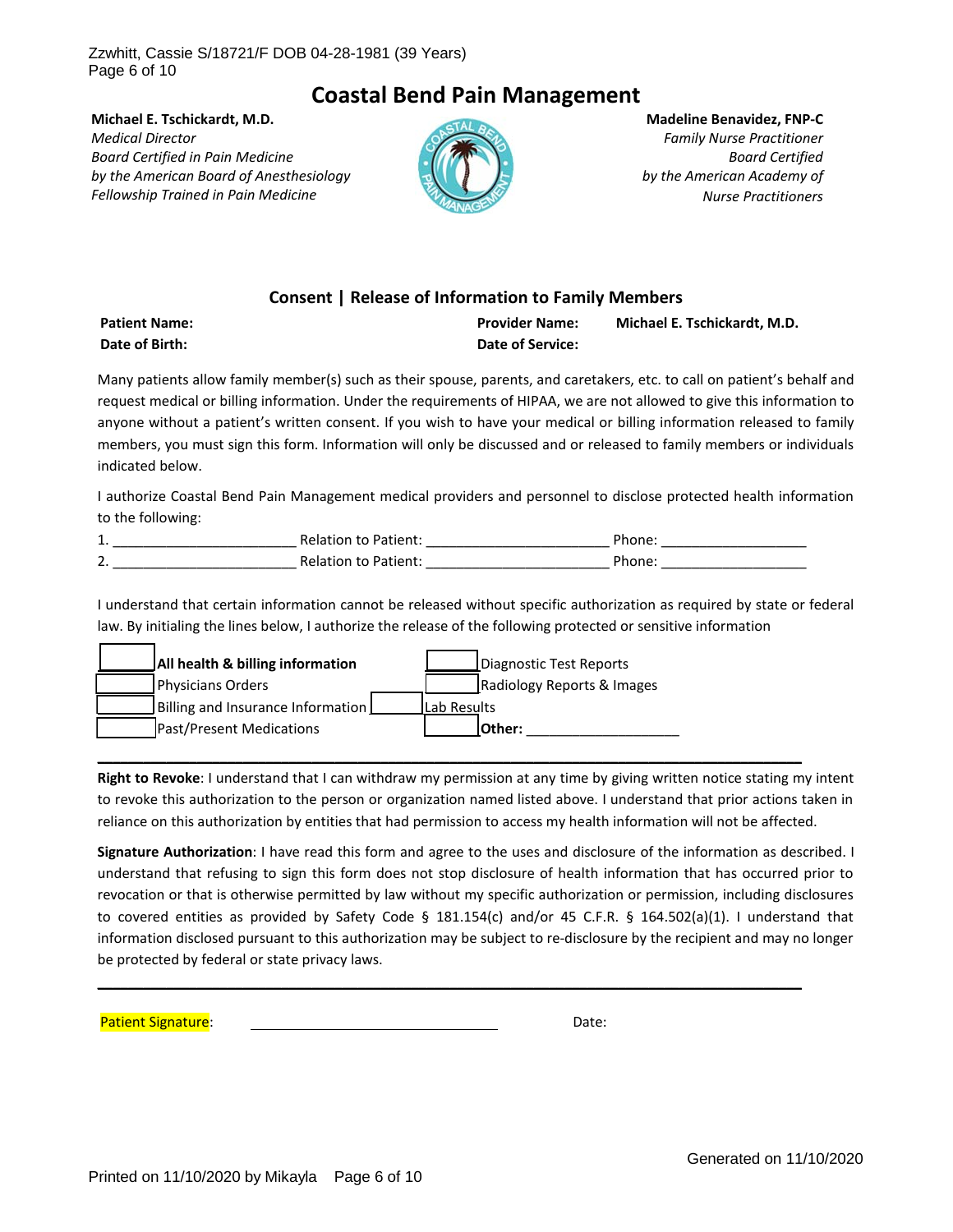Page 8 of 10

# **Coastal Bend Pain Management**

**Michael E. Tschickardt, M.D.** *Medical Director Board Certified in Pain Medicine by the American Board of Anesthesiology Fellowship Trained in Pain Medicine*



#### **Madeline Benavidez, FNP‐C**

*Family Nurse Practitioner Board Certified by the American Academy of Nurse Practitioners*

**Date of Birth: Date:**

**Patient Names: Rendering Provider: Michael E. Tschickardt, M.D.**

#### **CLINICAL: BRIEF PAIN INVENTORY**

1) Throughout our lives, most of us have had pain from time to time (such as minor headaches, sprains, and toothaches). Have you had pain other than these everyday kinds of pain today?

 $\Box$  Yes  $\Box$  No 2) On the diagram, shade in the areas where you feel pain. Put an X on the area that hurts the most.



3) Please rate your pain by circling the one number that best describes your pain at its WORST in the last 24 hours.

|                                                                                                   | $\sqcup_1$ | $\Box$ 2                 | $\Box$ 3 | ■ 4                                           | $\square$ 5 | <b>d</b> | $\Box$ 7    | $\Box$ 8   | $\Box$ 9 | $\Box$ 10                                                                                                            |
|---------------------------------------------------------------------------------------------------|------------|--------------------------|----------|-----------------------------------------------|-------------|----------|-------------|------------|----------|----------------------------------------------------------------------------------------------------------------------|
| No Pain                                                                                           |            |                          |          |                                               |             |          |             |            |          | Pain as bad as you can imagine                                                                                       |
|                                                                                                   |            |                          |          |                                               |             |          |             |            |          | 4) Please rate your pain by circling the one number that best describes your pain at its LEAST in the last 24 hours. |
| $\Box$ 0                                                                                          | $\sqcup_1$ | $\Box$ 2                 | $\Box$ 3 | $\Box$ 4                                      | $\Box$ 5    | $\Box$ 6 | $\Box$ 7    | $\sqcup$ 8 | $\Box$ 9 | $\Box$ 10                                                                                                            |
| No Pain                                                                                           |            |                          |          |                                               |             |          |             |            |          | Pain as bad as you can imagine                                                                                       |
| 5) Please rate your pain by circling the one number that best describes your pain on the AVERAGE. |            |                          |          |                                               |             |          |             |            |          |                                                                                                                      |
|                                                                                                   | $\sqcup_1$ | $\Box$ 2                 | $\Box$ 3 | $\begin{array}{ c c c }\n\hline\n\end{array}$ | $\square$ 5 | $\Box$ 6 | <u>  17</u> | ∐8         | $\Box$ 9 | $\Box$ 10                                                                                                            |
| No Pain                                                                                           |            |                          |          |                                               |             |          |             |            |          | Pain as bad as you can imagine                                                                                       |
| 6) Please rate your pain by circling the one number that tells how much pain you have RIGHT NOW.  |            |                          |          |                                               |             |          |             |            |          |                                                                                                                      |
|                                                                                                   | 11         | $\overline{\phantom{0}}$ | $\Box$ 3 | 4                                             | $\Box$ 5    | $\Box$ 6 | l 17        | $\sqcup$ 8 |          | $\Box$ 10<br>$\Box$ 9                                                                                                |
| No Pain                                                                                           |            |                          |          |                                               |             |          |             |            |          | Pain as bad as you can imagine                                                                                       |

\_\_\_\_\_\_\_\_\_\_\_\_\_\_\_\_\_\_\_\_\_\_\_\_\_\_\_\_\_\_\_\_\_\_\_\_\_\_\_\_\_\_\_\_\_\_\_\_\_\_\_\_\_\_\_\_\_\_\_\_\_\_\_\_\_\_\_\_\_\_\_\_\_\_\_\_\_\_\_\_\_\_\_\_\_\_\_\_\_\_ \_\_\_\_\_\_\_\_\_\_\_\_\_\_\_\_\_\_\_\_\_\_\_\_\_\_\_\_\_\_\_\_\_\_\_\_\_\_\_\_\_\_\_\_\_\_\_\_\_\_\_\_\_\_\_\_\_\_\_\_\_\_\_\_\_\_\_\_\_\_\_\_\_\_\_\_\_\_\_\_\_\_\_\_\_\_\_\_\_\_

7) What treatments or medications are you receiving for your pain?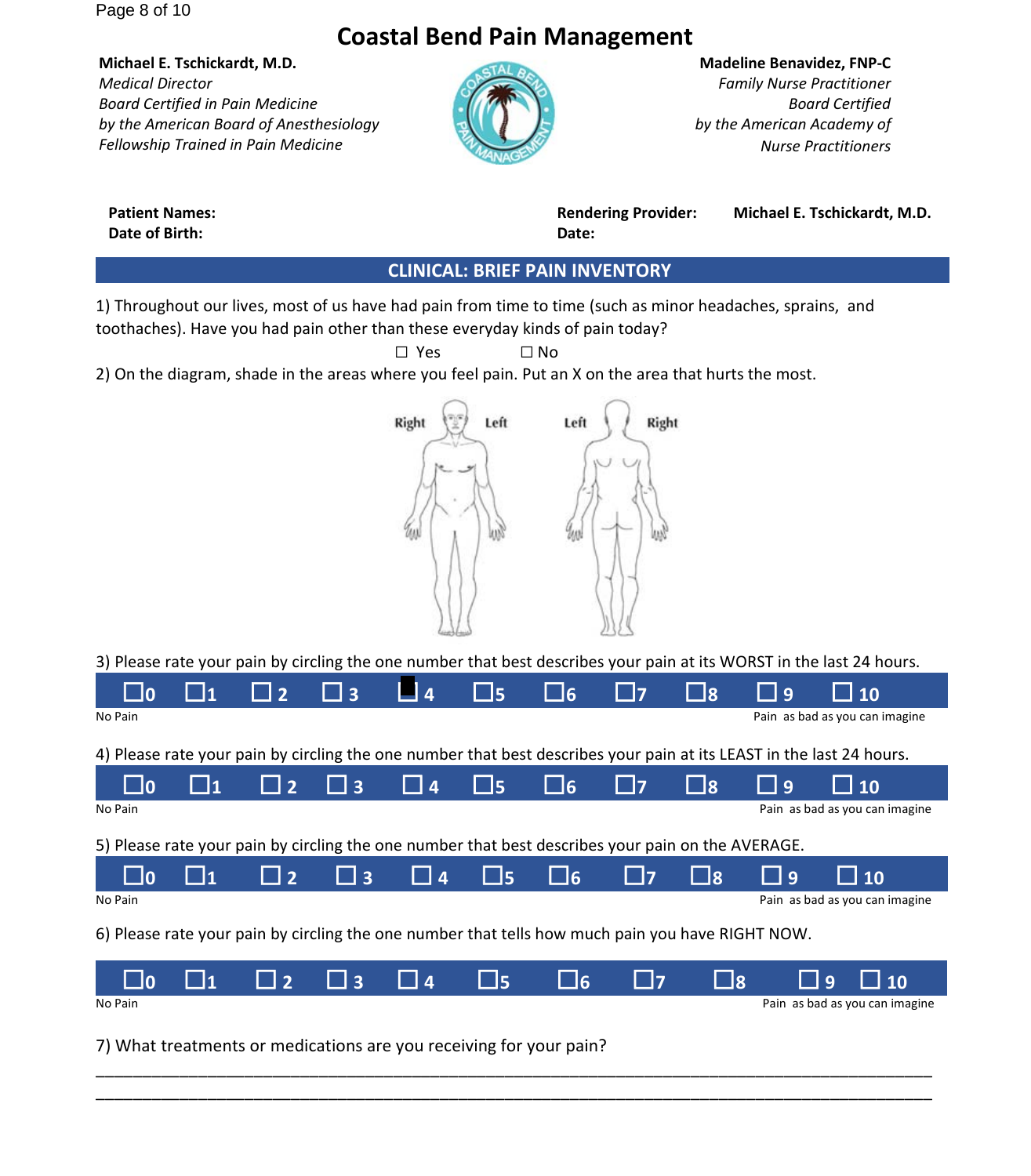Page 9 of 10

# **Coastal Bend Pain Management**

**Michael E. Tschickardt, M.D.** *Medical Director Board Certified in Pain Medicine by the American Board of Anesthesiology Fellowship Trained in Pain Medicine*



**Madeline Benavidez, FNP‐C** *Family Nurse Practitioner Board Certified by the American Academy of Nurse Practitioners*

8) In the last 24 hours, how much relief have pain treatments or medication provided? Please circle the one percentage that shows how much RELIEF you have received.

|           |  |  |  |  | $\Box$ 0% $\Box$ 10% $\Box$ 20% $\Box$ 30% $\Box$ 40% $\Box$ 50% $\Box$ 60% $\Box$ 70% $\Box$ 80% $\Box$ 90% $\Box$ 100% |
|-----------|--|--|--|--|--------------------------------------------------------------------------------------------------------------------------|
| No Relief |  |  |  |  | Complete Reflief                                                                                                         |

9) Circle the one number that describes how, during the past 24 hours, pain has interfered with your:

A. General Activity  $\square$ 0  $\square$ 1  $\square$ 2  $\square$ 3  $\square$ 4  $\square$ 5  $\square$ 6  $\square$ 7  $\square$ 8  $\square$ 9  $\square$ 10 Does Not Interfere Completely Interferes B. Mood  $\square$ 0  $\square$ 1  $\square$ 2  $\square$ 3  $\square$ 4  $\square$ 5  $\square$ 6  $\square$ 7  $\square$ 8  $\square$ 9  $\square$ 10 Does Not Interfere **Completely Interferes Completely Interferes** C. Walking ability  $\square$ 0  $\square$ 1  $\square$ 2  $\square$ 3  $\square$ 4  $\square$ 5  $\square$ 6  $\square$ 7  $\square$ 8  $\square$ 9  $\square$ 10 Does Not Interfere **Completely Interferes Completely Interferes** D. Normal work (includes both work outside the home and housework)  $\square$ 0  $\square$ 1  $\square$ 2  $\square$ 3  $\square$ 4  $\square$ 5  $\square$ 6  $\square$ 7  $\square$ 8  $\square$ 9  $\square$ 10 Does Not Interfere **Completely Interferes** *Does* Not Interferes *Completely Interferes* E. Relations with other people  $\square$ 0  $\square$ 1  $\square$ 2  $\square$ 3  $\square$ 4  $\square$ 5  $\square$ 6  $\square$ 7  $\square$ 8  $\square$ 9  $\square$ 10 Does Not Interfere **Completely Interferes Completely Interferes** F. Sleep  $\square$ 0  $\square$ 1  $\square$ 2  $\square$ 3  $\square$ 4  $\square$ 5  $\square$ 6  $\square$ 7  $\square$ 8  $\square$ 9  $\square$ 10 Does Not Interfere **Completely Interferes** *Completely Interferes Completely Interferes* G. Enjoyment of life  $\square$ 0  $\square$ 1  $\square$ 2  $\square$ 3  $\square$ 4  $\square$ 5  $\square$ 6  $\square$ 7  $\square$ 8  $\square$ 9  $\square$ 10 Does Not Interfere **Completely Interferes Completely Interferes Completely Interferes** In addition to completing the Brief Pain Inventory, to help your doctor better manage your pain, please tell us: **What does the pain feel like? Circle those words that describe your pain.** Aching | Throbbing | Shooting | Stabbing | Gnawing | Pricking | Sharp Tender | Burning | Exhausting | Tiring | Penetrating |Nagging | Numb Miserable | Unbearable | Dull | Radiating | Squeezing | Cramping | Deep